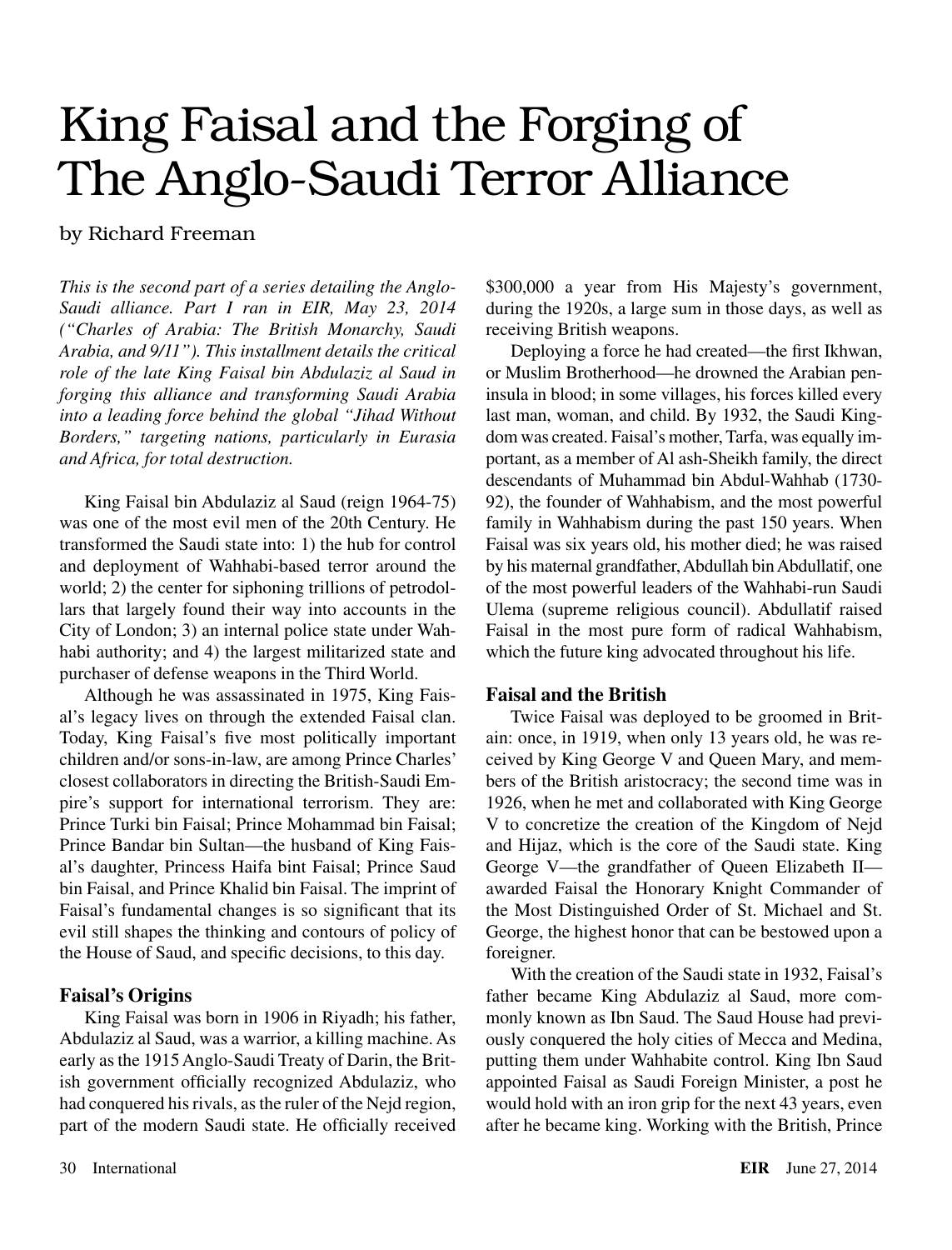Faisal made Saudi foreign policy serve British interests.

Despite some modest oil income, during the 1950s and 1960s, the Saudi economy was weak and backward, and the British feared that Saudi Arabia was ripe to fall to the pro-development nationalist movement founded by Egyptian President Gamal Abdel Nasser.

In 1953, King Ibn Saud died, and Prince Faisal's older brother, Saud, became King. From the British standpoint, King Saud was ineffective, and was seen as vulnerable to be toppled by Nasserite currents within Saudi Arabia. In 1963, the British deployed two of their top black operations officers,



*King Faisal upon his arrival in Washington, May 27, 1971. His evil legacy lives on today, through the murderous actions of the terrorist groups he funded.*

Lt. Col. Neil Bromage and Lt. Col. Kenneth Trimbell, to reorganize the Saudi Arabia National Guard (SANG), whose official purpose was to provide protection for the royal family. In late 1963, the Bromage-Trimbell-led SANG overthrew King Saud, and installed Prince Faisal as king, a violent action that was backed by Prince Faisal's close relatives in the Wahhabite Ulema, who issued a fatwa officially approving Faisal's usurpation of power.

In the interim period, in 1962, Prince Faisal created the Muslim World League (WML), as the coordinating center for Wahhabite and Salafist subversive activity, ultimately leading to the jihadist terrorism of today.

The Egyptian Muslim Brotherhood, which had taken refuge in Saudi Arabia after a crackdown by Nasser, quickly made a pact with Faisal, resulting in a merger of Wahhabi/Salafist ideology with Muslim Brotherhood pan-Islamist propaganda and recruitment methods. Under this arrangement, Muslim Brothers were able to reshape the harsh Salafi ideology and message to a modern form more acceptable to mainstream Muslim audiences. Sayyid Qutb and other Muslim Brotherhood scholars' books were published and distributed with Saudi money. The Muslim World League and several other organizations were formed under

back from a U.S. trip. King Faisal's successor, King Khalid, did significantly improve relations with Iran, and after the Iranian Revolution, he send a congratulatory letter to Ayatollah Khomeini. **British 'Reforms'**

prove Saudi-Iranian relations. Musaid had just come

Above all else, King Faisal promoted the Anglo-Saudi alliance and put the Kingdom under effective British control. Having been thrust into the position of king by the British, in 1964, Faisal made fundamental changes, which permanently transformed Saudi Arabia from a nasty, but strictly regional force, into the state that has helped bring the world to the verge of a thermonuclear war of annihilation. Some of the British-mandated reforms that set this process in motion were:

• *Internal police state intensified:* In the early 1960s, ARAMCO (Arabian-American Oil Company) workers in Saudi Arabia's Eastern Province went on strike. Faisal and the oil companies crushed them. In 1964, Faisal announced new anti-strike laws; one law led to widespread arrests of opposition activists in the Eastern Province, who were accused of being communists. Faisal banned all demonstrations of any type in Saudi Arabia; political formations, particularly in Shi'ite regions, were suppressed. Internal spying was

Faisal, reflecting his collaboration with the Muslim Brotherhood.

During this period, key members of the Muslim Brotherhood from elsewhere in the Arab world also migrated to Saudi Arabia to avoid crackdowns like that in Egypt. (Sayyid Qutb, one of the most important Muslim Brotherhood proponents of violent jihad, was executed by Nasser in the mid-1960s.) Between the 1960s and 1990s, key members of Muslim Brotherhood were on the Muslim World League payroll.

Faisal's children believe Faisal bin Musaid (Faisal's half brother's son) was ordered by the United States to kill their father to im-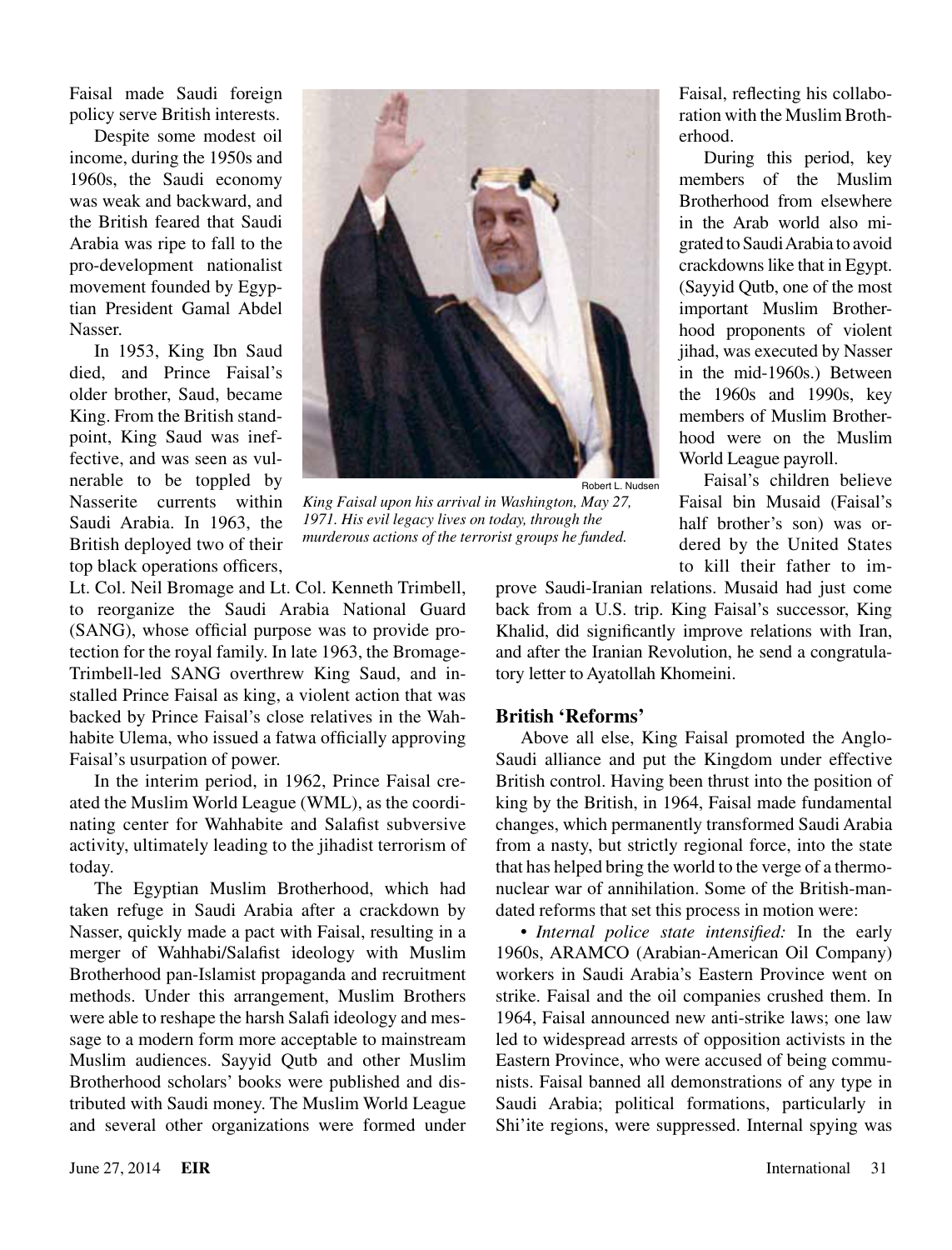intensified, with new electronic surveillance methods introduced.

• *Reorganized the Saudi intelligence service:* Saudi Arabia created its own intelligence service in 1957, but it was a strictly low-level operation. In 1965, King Faisal ordered its reorganization into the Mukhabarat al-Amah, and appointed as its head Kamal Adham, his much younger brother-in-law, whom Faisal had raised as a son.

Under Kamal Adham, Saudi intelligence greatly expanded into dirty money, black market armaments, and drug networks. Adham would become, apparently, while head of the Saudi intelligence service, a major shareholder of the Bank for Commerce and Credit International (BCCI), one of the foremost weapons and drug banks in the world, which had a private mercenary army of over 1,000 people. In his book *Prelude to Terror*, Joseph Trento reported that the Saudi intelligence service undertook operations for the CIA, which the U.S. Congress had forbidden the Agency to engage in, between the time of Watergate and the end of the Carter Administration. Saudi intelligence played a direct role in the Iran-Contra operations, and during the 1980s, in building, financing, and directing the Maktab al-Khidamat, which in 1989 changed its name to al-Qaeda.

These intelligence operations were precursors to the 1985 Al-Yamamah deal between Saudi Arabia and Britain, which created the greatest pool of offshore cash for black operations ever conceived. The Al-Yamamah operation was organized by King Faisal's son-in-law Prince Bandar bin Sultan and during the tenure of the King's son Prince Turki bin Faisal as head of Saudi intelligence (1979-2001).

• *Created a military garrison state:* Prior to Faisal's 1964 coup, Saudi Arabia was not a military power; it had a small, backward armed forces. Faisal radically altered that. In 1965, he concluded a massive deal with Britain and the United States to purchase initially between \$300 to \$400 million worth of weapons. The deal included add-ons that would make it worth between \$10 and \$15 billion in today's dollars. Under the deal, Saudi Arabia bought 40 British Lightning and 25 British Strikemaster fighter aircraft, and dozens of the American Northrup Freedom Fighters, as its fighter jets. That was one part of the deal; in his book *The King's Messenger*, David Ottaway reported: "But [the Saudis] also bought U.S. Hawk anti-aircraft missiles, and signed up for the Pentagon to begin building a radar defense system," that would cover and protect a good portion of Saudi Arabia. Faisal developed a plan to greatly increase the size of Saudi Arabia's armed forces, in particular, its Air Force.

Taken as a whole, Faisal's initiatives were the decisive step that catapulted Saudi Arabia into the largest Third World weapons purchaser.

Reuters reported that Saudi Arabia has a deal with Pakistan to rent or buy, and deploy nuclear weapons.

• *Implemented, with the British, the 1973-75 oil embargo/hoax which shattered the world economy:* Under the instruction of British Petroleum and Royal Dutch Shell, King Faisal launched the Oct. 17, 1973 oil embargo/hoax, which devastated industrial production worldwide, creating a depression, and aided in destroying the U.S. dollar.

During the Yom Kippur War (Oct. 6-25, 1973) between Israel and the Arab world, on Faisal's personal instructions, Saudi Arabia led the Organization of Oil Exporting Counties (OPEC), to adopt an oil embargo: The price of oil immediately rose from \$3 to \$5.11 per barrel; oil production would be cut by 5% at regular intervals; however, on Nov. 25, Saudi Arabia and some other countries imposed a 25% oil output cut-off. On Jan. 11, 1974, the OPEC nations raised the price of petroleum to \$11.65 per barrel, a quadrupling of the price since October.

Industrial production collapsed, from Japan, to Germany and Italy, to Brazil and Taiwan, and unemployment rose sharply. Between 1973 and 1975, in the United States, the acute effect was such that private gross investment fell 31%; the official inflation rate rose 26%; the stock market collapsed 45%; factories in closed, and the nationwide unemployment level jumped 75%.

On Aug. 15, 1971, President Richard Nixon had fulfilled longstanding British demands to take the dollar off the Bretton Woods fixed-exchange-rate system. Under the British-Saudi embargo that soon followed, the dollar crashed, and the U.S. lost sovereign control of its currency and credit. Saudi oil revenues rose from \$1.8 billion per year in 1964, the year Faisal came to power, to \$32.9 billion in 1975, almost a 20-fold increase. A portion of this, and increasing future revenues, were earmarked for dirty operations, and for terrorism.

The 1973-75 oil embargo-hoax was an act of deliberate economic warfare against the world, and in particular, the United States, by the British and King Faisal.

• *Set up the apparatus for world terrorism:* Through his personal establishment of the Muslim World League in Riyadh in 1962, among other steps, King Faisal set up